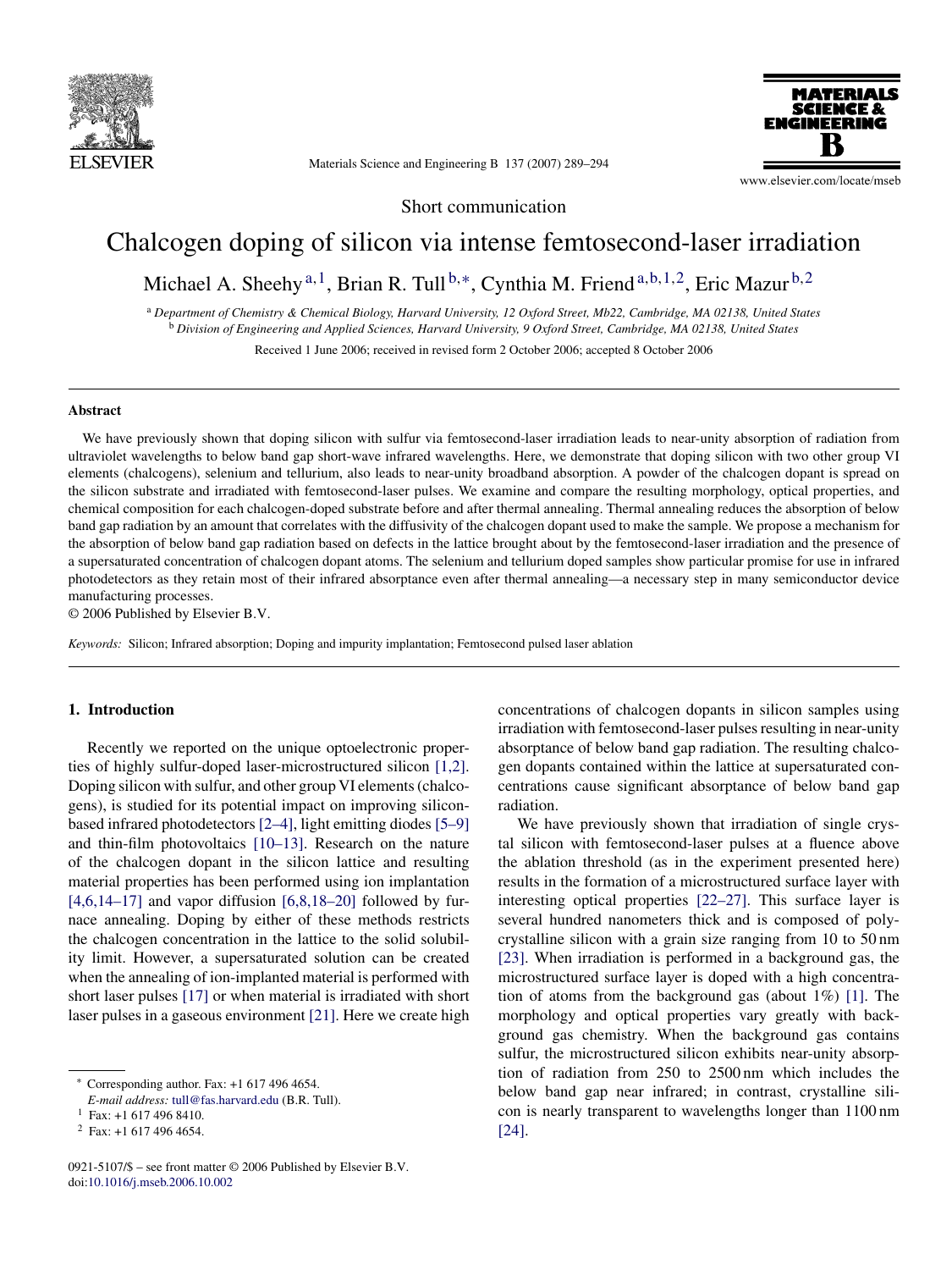<span id="page-1-0"></span>In this work, we introduce the dopant into the microstructuring process as a powder spread on the surface of a silicon wafer, rather than as a background gas. Using a powder allows us to explore other dopants that are not convenient to work with in gaseous form. Using this method, we identify two other chalcogens in addition to sulfur, which also yield absorption of below band gap near infrared light: selenium and tellurium. We examine the resulting morphology, dopant concentration and optical properties of the substrates microstructured in the presence of each element before and after thermal annealing. Based on the results, we comment on the role of the chalcogen dopant on the absorption of below band gap near infrared radiation.

### **2. Experimental**

For all experiments, we used a high resistivity ( $\rho = 8$ –  $12 \Omega$  m), *n*-doped Si(1 1 1) substrate wafer cut to a size of  $10 \text{ mm} \times 10 \text{ mm}$ . Approximately 2 mg of the desired dopant, in powder form, was placed on the silicon wafer and manually dispersed across the surface using 0.5 mL of either toluene (for sulfur and selenium) or mineral oil (for tellurium). The solvent evaporates and the powder remains adhered to the silicon surface. We then placed the sample in a stainless steel chamber and evacuated the chamber to less than 6.7 Pa using a corrosionresistant mechanical pump. The chamber was then filled with  $6.7 \times 10^4$  Pa of N<sub>2</sub>.

We irradiated the samples with a 1-kHz train of 100-fs, 800nm laser pulses with a fluence of  $10 \text{ kJ m}^{-2}$  focused to a spot size of  $150 \,\mu m$  in diameter. The sample is raster-scanned at 250  $\mu$ m s<sup>-1</sup> and stepped vertically 50  $\mu$ m at the end of each row so that all areas of the silicon receive uniform exposure to the

laser. After irradiation, samples are placed in an ultrasonic bath of methanol for 30 min to remove any powder residue. We thermally annealed samples in a vacuum oven at 775 K for 30 min to analyze changes in morphology, composition, and absorptance that occur with heating. The base pressure of the annealing oven never exceeded  $4.0 \times 10^{-4}$  Pa.

To evaluate the optical properties of the samples, we measured the infrared absorptance with a UV–vis–NIR spectrophotometer equipped with an integrating sphere detector. The reflectance (*R*) and transmittance (*T*) were measured for wavelengths in the range of  $0.25-2.5 \mu m$ , in 1-nm increments to determine the absorptance  $(A = 1 - R - T)$  at each wavelength.

To measure the composition of the substrates after irradiation, we used Rutherford backscattering spectrometry (RBS). Before each measurement, we dipped the samples for 10 min in a 10% HF solution to remove any oxide layer. The backscattering measurements were taken with 2.0-MeV alpha particles and an annular solid-state detector. We fitted our data to simulated spectra to determine the composition of the samples.

### **3. Results**

Fig. 1 shows scanning electron microscope images of surfaces irradiated in the presence of sulfur, selenium and tellurium powder. For comparison, Fig. 1d shows the surface after irradiation in sulfur hexafluoride gas (taken from Ref. [\[1\]\).](#page-4-0) The conical structures formed in the presence of a powder are roughly twice as large and half as dense as those formed in sulfur hexafluoride gas. The height of the structures is between 9 and  $14 \mu m$ ; the width on the long axis varies from 6 to 9  $\mu$ m; and the width on the short axis ranges from 2 to 3  $\mu$ m. The sulfur and tellurium microstruc-



Fig. 1. Scanning electron microscope images of irradiated surfaces using (a) sulfur powder, (b) selenium powder, (c) tellurium powder and (d) sulfur hexafluoride gas as a dopant source. In each image the surface is at a 45° angle and the long axis of the structures' elliptical base is parallel to the plane of the image. Subpart (d) is taken from Ref. [\[1\].](#page-4-0)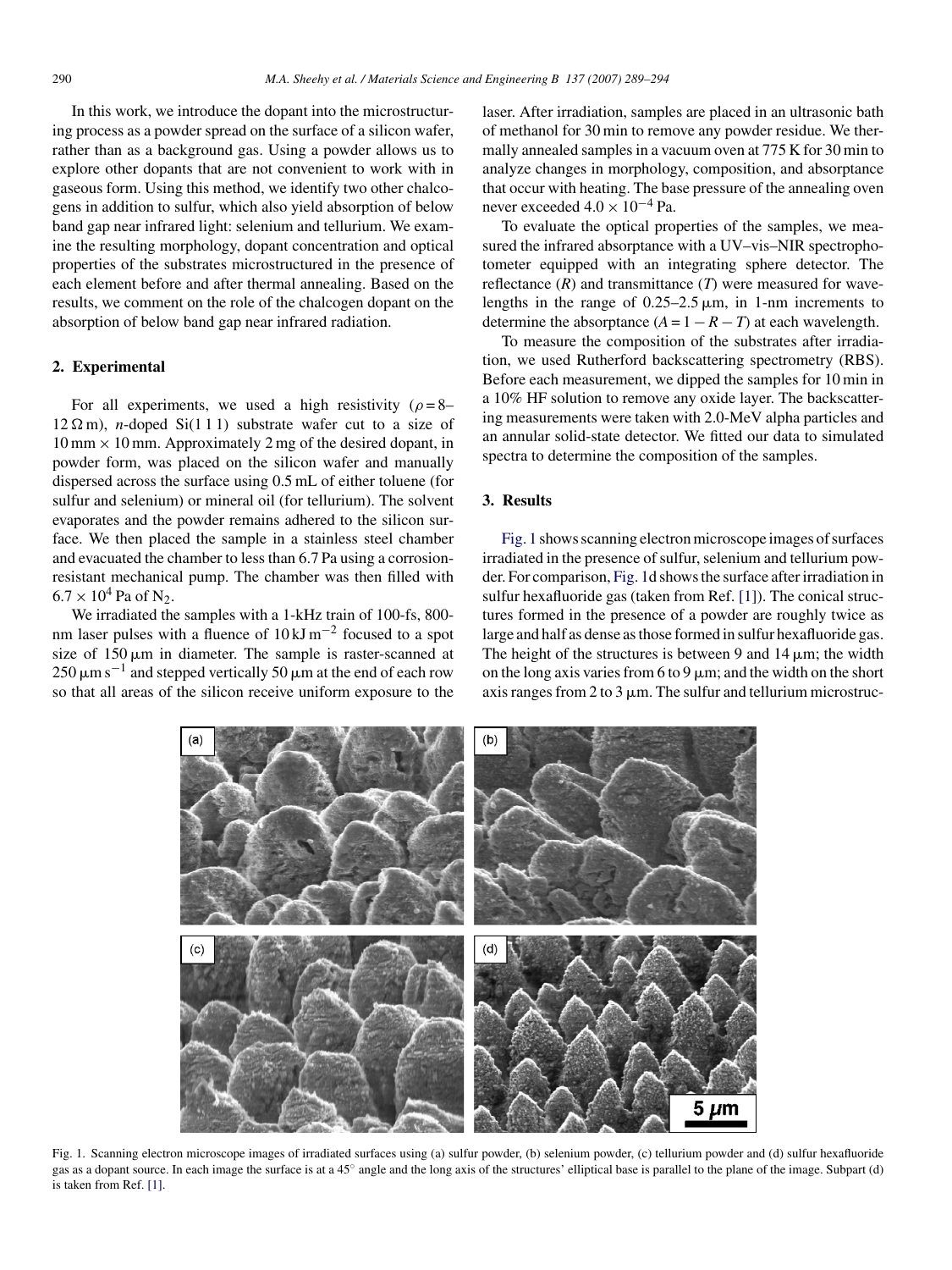<span id="page-2-0"></span>

Fig. 2. Absorptance spectra for a sample doped with sulfur before annealing (solid line), and after annealing to 775 K for 30 min (dashed line). The absorptance of an untreated silicon wafer is included for comparison.

tures have some nanoscale texture; the selenium microstructures are smooth in comparison. There is no change in morphology after annealing to the resolution of the scanning electron microscope.

Figs. 2–4 compares the absorptance for samples created in sulfur, selenium and tellurium to that of crystalline silicon before and after the samples are annealed. All samples have 90% absorptance at wavelengths from 1.2 to  $2.5 \mu m$  before annealing; the absorptance for a non-irradiated crystalline silicon wafer at these wavelengths is below 15%. The increase in both visible and infrared absorptance exhibited by these samples is nearly identical to the increase of absorptance we reported for sulfur hexafluoride and hydrogen sulfide gas [\[1\].](#page-4-0) In each figure the dashed curves show the absorptance of the chalcogendoped substrates after annealing for 30 min at 775 K in vacuum. For all three samples the absorptance of visible wavelengths is largely unaffected by annealing; however, annealing reduces the absorptance at wavelengths between 1.2 to 2.5  $\mu$ m by a different amount depending on the chalcogen dopant used. The absorptance changes from an initial value of 0.9 for all three dopant



Fig. 3. Absorptance spectra for a sample doped with selenium before annealing (solid black line), and after annealing to 775 K for 30 min (dashed line). The absorptance of an untreated silicon wafer is included for comparison.



Fig. 4. Absorptance spectra for a sample doped with tellurium before annealing (solid black line), and after annealing to 775 K for 30 min (dashed line). The absorptance of an untreated silicon wafer is included for comparison.

Table 1 Rutherford backscattering analysis results

| Sample              | Layer          | Thickness <sup><math>a</math></sup> (nm) | Concentration $(at.\%)$ |
|---------------------|----------------|------------------------------------------|-------------------------|
| Sulfur              |                | 200                                      |                         |
| Sulfur, annealed    |                | 200                                      |                         |
| Selenium            |                | 200                                      | 0.7                     |
| Selenium, annealed  |                | 200                                      | 0.7                     |
| Tellurium           |                | 20                                       |                         |
|                     | $\mathfrak{D}$ | 200                                      | 1.5                     |
| Tellurium, annealed |                | 200                                      | 1.3                     |

<sup>a</sup> Layer thickness is qualitative. Transmission electron microscopy results indicate that the damaged layer is about 300 nm thick [\[22\].](#page-4-0)

types to 0.48, 0.8 and 0.89, for sulfur, selenium and tellurium dopants, respectively.

The results of the Rutherford backscattering analysis are summarized in Table 1. The samples doped with sulfur contain about 1 at.% sulfur in a layer that is 200 nm thick, before and after annealing. The selenium doped samples both contain approximately 0.7% selenium. Prior to annealing, the tellurium spectrum is best fit by a simulated spectrum of two surface layers. The outermost layer is approximately 20 nm thick and contains 7% tellurium; the next layer is 200 nm thick and contains 1.5% tellurium. After annealing the spectrum can be simulated with only one layer that is 200 nm thick and contains 1.3% tellurium.

## **4. Discussion**

The morphology of the microstructured samples [\(Fig. 1\)](#page-1-0) evolves by ablation with several hundred femtosecond-laser pulses and is similar in appearance to our previous research on samples made in different background gases [\[1,24\].](#page-4-0) The physical mechanism governing the formation of conical structures after irradiation with several hundred femtosecond-laser pulses is addressed elsewhere [\[28,29\].](#page-5-0)

For each of the chalcogen-doped substrates, the absorptance of visible wavelengths is increased to ∼0.95 after femtosecondlaser irradiation. We have observed this same result in all our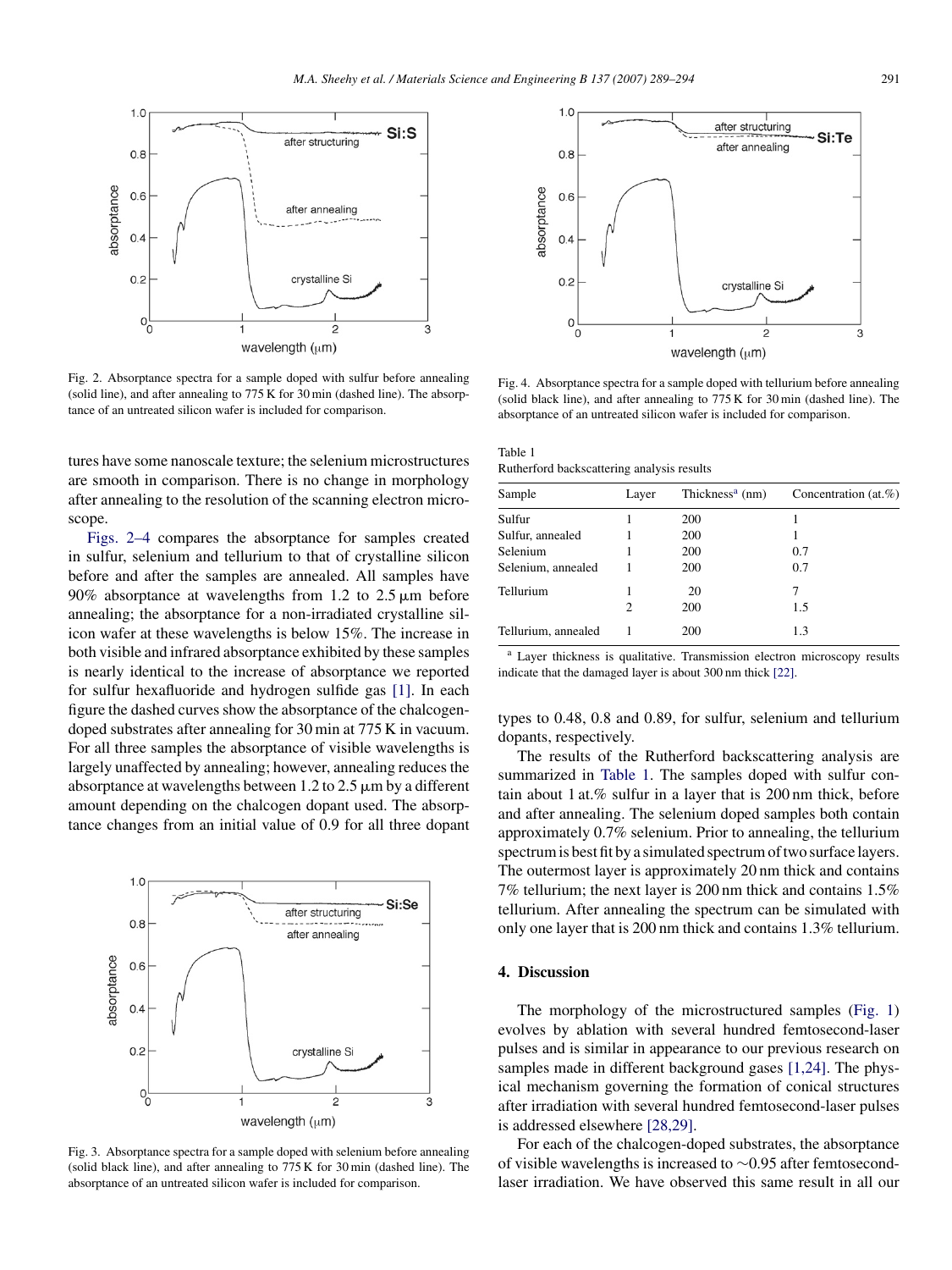<span id="page-3-0"></span>previous work using many different gases as the dopant source (e.g.  $SF_6$ ,  $H_2S$ ,  $Cl_2$ ,  $H_2$ , air,  $N_2$ ) [\[1,23–25\]](#page-4-0) regardless of whether the doped substrates do or do not exhibit below band gap infrared absorptance. When irradiation is performed in vacuum, the absorptance of visible light is increased to the same value of 0.95 [\[28\]. I](#page-5-0)n all cases, the enhanced visible absorptance is unaffected by annealing [\[1,23,25,28\].](#page-4-0) Based on these results, we attribute the enhanced visible absorptance to amplification of the intrinsic visible absorptance of ordinary silicon by multiple reflections on the textured surface. The mechanism governing below band gap infrared absorptance will be discussed below.

The RBS data in [Table 1](#page-2-0) indicates that our doping process, using a powder source, does indeed form a thin highly doped surface layer on the silicon wafer for each of the chalcogen dopants just as in the case of sulfur hexafluoride and hydrogen sulfide gas [\[1,23\].](#page-4-0) The estimated thickness of the layer agrees well with the laser-modified thickness of other silicon samples irradiated in gas using similar laser conditions as determined by cross-section transmission electron microscopy [\[23\].](#page-4-0) The RBS data of the tellurium doped sample before annealing shows an extremely high concentration of tellurium (7%) in a 20 nm thick layer, which disappears after annealing. We attribute this layer to a tellurium powder residue left after irradiation, which desorbs upon annealing.

Whether the dopant source is a background gas or a solid powder, the mechanism for trapping the dopant atoms in the silicon substrate is likely the same. During irradiation with ultrashort laser pulses above the ablation threshold, the top layer of silicon is ablated away and the next layer below melts. This thin molten layer solidifies with an extremely high resolidification velocity [\[30\].](#page-5-0) As a result it is possible to trap a high concentration of dopant species in the newly crystallized silicon layer resulting in a supersaturated solution. Solute trapping in this manner is known to occur after short pulsed laser annealing of silicon [\[31\]](#page-5-0) and germanium [\[32\]](#page-5-0) ion-implanted with impurity species. Ion implantation deposits a high concentration of dopants in the surface layer (orders of magnitude above the solubility limit) but also disorders the material leaving it mostly amorphous. Irradiation with short laser pulses recrystallizes the material, trapping the high concentration of dopants in the lattice. Solute trapping in this manner has been investigated extensively [\[33,34\].](#page-5-0) We propose that upon femtosecond-laser irradiation of silicon coated with the chalcogen dopant, the thin molten layer left behind contains a high concentration of chalcogens and this high concentration persists in the nanometer-sized grains after resolidification via a similar mechanism to short pulse laser irradiation of ion-implanted material. Another result of the rapid resolidification is a high density of point defects (vacancies and interstitials)[\[35\]. T](#page-5-0)he end result is a polycrystalline surface layer with a supersaturated concentration of dopants and point defects.

We believe that the supersaturated concentration of dopant atoms and point defects in the silicon lattice gives rise to the near-unity absorption of below band gap radiation exhibited in [Figs. 2–4. P](#page-2-0)revious studies have shown that doping silicon with a chalcogen using thermal diffusion, which inherently restricts the concentration to the solubility limit, creates discrete states in the band gap [\[18,36\]. T](#page-4-0)he number and energy of these states

vary with the chalcogen used. However, they all create deep levels in the band gap of silicon, where the deepest-lying state is 0.614, 0.593 and 0.411 eV below silicon's conduction band edge for the dopants of sulfur, selenium, and tellurium, respectively. The highest measured solubility limit of either sulfur, selenium or tellurium in silicon is approximately  $10^{17}$  cm<sup>-3</sup> for selenium [\[14,16,19\].](#page-4-0) In contrast, we measure chalcogen concentrations of 0.7–1.3% or about  $10^{20}$  cm<sup>-3</sup>. Results from our past work using sulfur hexafluoride gas as the dopant source, indicate that 20–70% of the sulfur atoms implanted with our process are substitutional in the lattice [\[22\].](#page-4-0) If 20% of the chalcogen dopant atoms are substitutionally located in the lattice, we obtain a soluble concentration of chalcogen atoms of about  $10^{19}$  cm<sup>-3</sup> which is still several orders of magnitude higher than the solid solubility limit. We propose that this supersaturated solution of chalcogen dopants in the silicon lattice creates one or more impurity bands [\[37\]](#page-5-0) around the discrete states observed in the thermal doping of crystalline silicon [\[18\]](#page-4-0) and these impurity bands are responsible for the absorption of below band gap radiation. In addition, a recent theoretical study shows that various combinations of sulfur atoms and point defects in the silicon lattice – such as vacancies, dangling bonds and floating bonds – result in several mid-band gap states [\[38\].](#page-5-0) Therefore, the absorption of below band gap radiation exhibited by our samples is likely caused by the formation of mid-band gap impurity bands created by a high concentration of dopant atoms and other lattice defects.

Our annealing data supports our proposed explanation for the absorption of below band gap radiation. After irradiation, the silicon lattice is in a highly non-equilibrium state due to the high concentration of defects. During annealing, the material moves to a more thermodynamically favorable state. The supersaturated dopants and defects diffuse out of the crystalline grains to the grain boundaries. As the defects reach the grain boundaries they no longer contribute to impurity bands in the silicon and the absorption of below band gap radiation is reduced. After annealing, the absorptance for near infrared wavelengths of samples doped with sulfur, selenium and tellurium decreases from a high value of 0.9 to a lower value of 0.48, 0.8 and 0.89, respectively. This trend correlates well with the diffusivity, *D*, of each dopant in a crystalline silicon lattice at 775 K as seen in Table 2 (i.e*.* higher diffusivity results in a greater diffusion length, and therefore has a greater impact on the optical properties). The listed values of the diffusivities at 775 K are linearly extrapolated from an Arrhenius plot (log *D* versus 1/*T*) of data from various experimental studies showing the diffusivity of sulfur, selenium and tellurium over the temperature range 1100–1600 K (data obtained from [Fig. 3](#page-2-0) of Ref. [\[19\]\).](#page-4-0) In this temperature range, bulk diffusion is the dominant mechanism. At lower tempera-

Table 2 Diffusion data for chalcogens in silicon

| Dopant    | Bulk diffusivity in c-Si                     | <b>Estimated diffusion</b> |
|-----------|----------------------------------------------|----------------------------|
| element   | at $T = 775 \text{ K (cm}^2 \text{ s}^{-1})$ | length (nm)                |
| S         | $4 \times 10^{-15} - 7 \times 10^{-15}$      | $27 - 35$                  |
| <b>Se</b> | $8 \times 10^{-19} - 3 \times 10^{-17}$      | $0.4 - 2.3$                |
| Te.       | $1 \times 10^{-22}$                          | 0.004                      |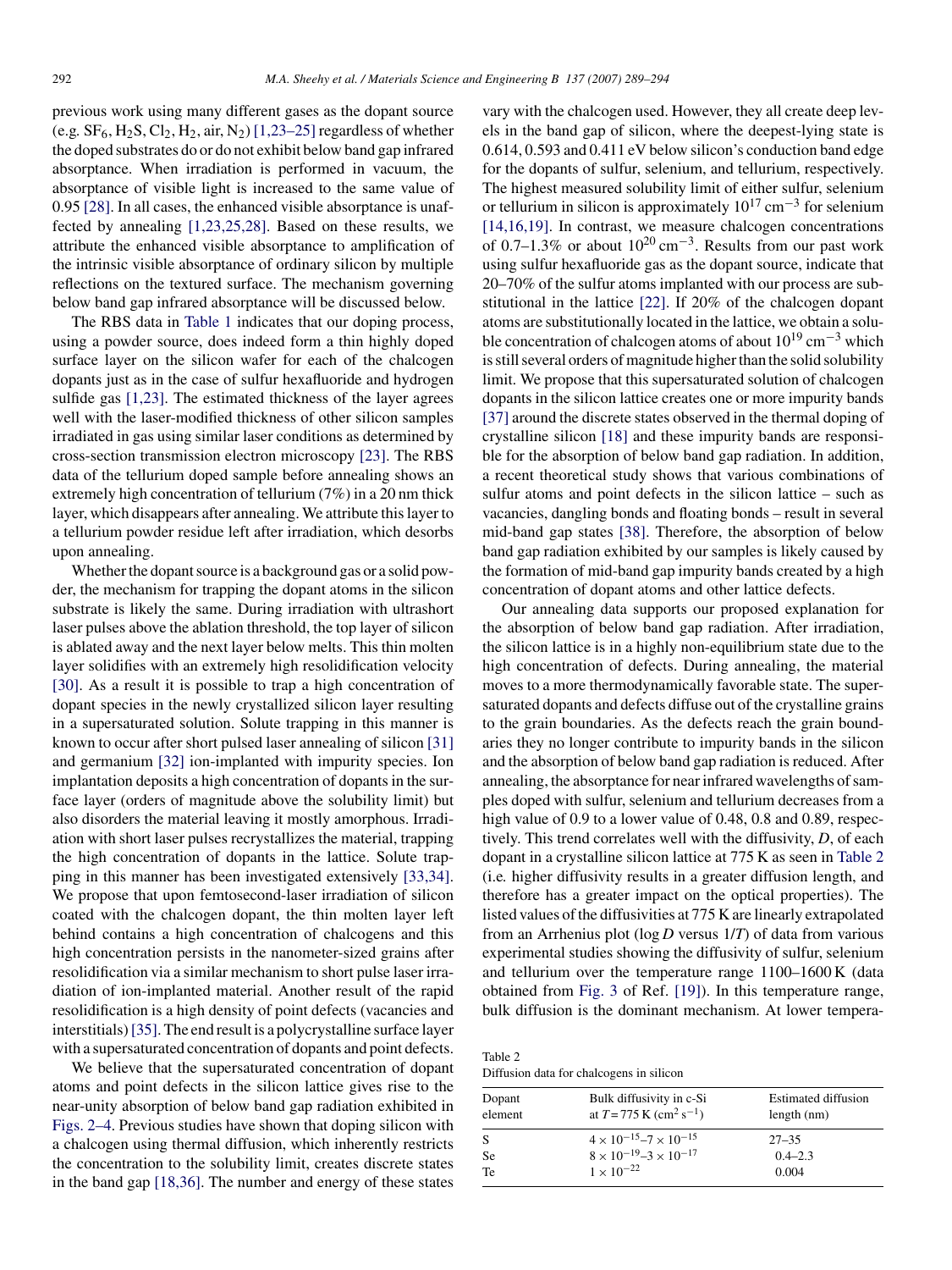<span id="page-4-0"></span>tures, bulk diffusion data are usually not valid as other diffusion mechanisms, such as grain boundary diffusion, contribute to mass flow resulting in a higher diffusivity. However, we believe that this extrapolation is valid, as it is the bulk diffusion of the dopant atoms through the bulk of the crystalline grains to the grain boundaries that reduces the infrared absorptance. Although grain boundary diffusion may occur, once the defects reach the grain boundary they no longer contribute to the infrared absorptance, and therefore grain boundary diffusion would not affect infrared absorptance. The approximate diffusion length, *d*, for a dopant atom after annealing can be estimated using,  $d = (Dt)^{1/2}$ , and resulting values for *t* = 30 min at 775 K are listed in [Table 2.](#page-3-0) Given that the grain size is 10–50 nm[23], these diffusion lengths are the right order of magnitude to support that diffusion of dopant atoms and defects to the grain boundaries is the cause of the observed decrease in near infrared absorption.

The above analysis is consistent with the unchanged concentration of dopant atoms (as measured by RBS) after annealing, even though the absorption of below band gap radiation is decreased. The RBS measurement detects dopant atoms both inside the grain and at grain boundaries. While annealing does result in microscopic diffusion of dopant atoms out of grains, there is not enough time and energy for macroscopic diffusion of dopants out of the probe depth of the RBS measurement.

The tellurium and selenium samples have great potential for use in infrared photodetectors that require an annealing step during manufacture. We have previously shown that samples doped with sulfur using femtosecond-laser irradiation can be successfully used in an infrared photodetector [2]. A key manufacturing step is a thermal anneal that enhances the diodic nature of the detector; however, this anneal decreases the detector's absorption in the infrared. Samples doped with selenium or tellurium offer the potential to increase the responsivity of silicon-based photodetectors even further than samples doped with sulfur.

#### **5. Conclusion**

In conclusion, doping of silicon using sulfur, selenium, and tellurium powder leads to near-unity absorption of below band gap radiation. We attribute the near-unity absorptance to a supersaturated solution of trapped chalcogen dopants and point defects in the silicon lattice, which modifies the electronic structure of the surface layer. Annealing the samples results in diffusion of chalcogen dopants and point defects out of the crystalline grains to the grain boundaries. As a result of this annealing the absorptance of below band gap radiation is reduced by an amount that correlates to the diffusivity of the dopant atom in silicon. Samples doped with tellurium and selenium show the least reduction of infrared absorptance upon annealing and offer the potential for high responsivity silicon-based photodetectors, where annealing is often a necessary manufacturing step.

#### **Acknowledgements**

Several people contributed to the work described in this paper. Michael A. Sheehy designed and carried out the experiment, and performed the numerical fitting. Michael A. Sheehy and Brian R.

Tull analyzed and interpreted the results. Eric Mazur and Cynthia M. Friend supervised the research and contributed to the development of the manuscript. Michael A. Sheehy wrote the first draft of the manuscript. Brian R. Tull extensively revised this draft to produce the current version. All authors subsequently revised and approved the final manuscript. James E. Carey, Iva Z. Maxwell and Mark T. Winkler provided feedback on the manuscript throughout its development. The research described in this paper was supported by the Department of Energy under contract DOE DE-FC36-01G011051 and the Army Research Office under contract ARO W911NF-05-1-0341.

## **References**

- [1] M.A. Sheehy, L. Winston, J.E. Carey, C.M. Friend, E. Mazur, Chem. Mater. 17 (2005) 3582–3586.
- [2] J.E. Carey, C.H. Crouch, M. Shen, E. Mazur, Opt. Lett. 30 (2005) 1773–1775.
- [3] Y.A. Astrov, L.M. Portsel, A.N. Lodygin, V.B. Shuman, E.V. Beregulin (Eds.), Gettering and Defect Engineering in Semiconductor Technology Xi, 2005, pp. 401–406.
- [4] N. Sclar, J. Appl. Phys. 52 (1981) 5207–5217.
- [5] T.G. Brown, D.G. Hall, Appl. Phys. Lett. 49 (1986) 245–247.
- [6] T.G. Brown, P.L. Bradfield, D.G. Hall, Appl. Phys. Lett. 51 (1987) 1585–1587.
- [7] A. Henry, J. Svensson, E. Janzen, B. Monemar, Mater. Sci. Eng. B-Solid State Mater. Adv. Technol. 4 (1989) 261–264.
- [8] X. Zhang, M. Kleverman, J. Olajos, Semicond. Sci. Technol. 14 (1999) 1076–1079.
- [9] M.A. Lourenco, M. Milosavljevic, S. Galata, M.S.A. Siddiqui, G. Shao, R.M. Gwilliam, K.P. Homewood, Vacuum 78 (2005) 551–556.
- [10] S.K. Sharma, J. Baveja, R.M. Mehra, Phys. Status Solidi a-Appl. Res. 194 (2002) 216–225.
- [11] R.M. Mehra, J. Baveja, L.P. Purohit, R. Kumar, A.V. Singh, P.C. Mathur, P.C. Taylor, J. Non-Cryst. Solids 266 (2000) 708–712.
- [12] G.H. Lin, M.Z. He, J.O. Bockris, Sol. Energy Mater. Sol. Cells 44 (1996) 157–164.
- [13] S.L. Wang, J.M. Viner, M. Anani, P.C. Taylor, J. Non-Cryst. Solids 166 (1993) 251–254.
- [14] A.A. Taskin, B.A. Zaitsev, V.I. Obodnikov, E.G. Tishkovskii, Semiconductors 34 (2000) 312–318.
- [15] F. Rollert, N.A. Stolwijk, H. Mehrer, Mater. Sci. Eng. B-Solid State Mater. Adv. Technol. 18 (1993) 107–114.
- [16] R.G. Wilson, J. Appl. Phys. 55 (1984) 3490-3494.
- [17] S.U. Campisano, G. Foti, P. Baeri, M.G. Grimaldi, E. Rimini, Appl. Phys. Lett. 37 (1980) 719–722.
- [18] E. Janzen, R. Stedman, G. Grossmann, H.G. Grimmeiss, Phys. Rev. B 29 (1984) 1907–1918.
- [19] E. Janzen, H.G. Grimmeiss, A. Lodding, C. Deline, J. Appl. Phys. 53 (1982) 7367–7371.
- [20] H.R. Vydyanath, J.S. Lorenzo, F.A. Kroger, J. Appl. Phys. 49 (1978) 5928–5937.
- [21] P.G. Carey, T.W. Sigmon, Appl. Surf. Sci. 43 (1989) 325–332.
- [22] C.H. Crouch, J.E. Carey, J.M. Warrender, M.J. Aziz, E. Mazur, F.Y. Genin, Appl. Phys. Lett. 84 (2004) 1850–1852.
- [23] C.H. Crouch, J.E. Carey, M. Shen, E. Mazur, F.Y. Genin, Appl. Phys. A 79 (2004) 1635–1641.
- [24] R.J. Younkin, J.E. Carey, E. Mazur, J.A. Levinson, C.M. Friend, J. Appl. Phys. 93 (2003) 2626–2629.
- [25] C. Wu, C.H. Crouch, L. Zhao, J.E. Carey, R.J. Younkin, J.A. Levinson, E. Mazur, R.M. Farrel, P. Gothoskar, A. Karger, Appl. Phys. Lett. 78 (2001) 1850–1852.
- [26] T.-H. Her, R.J. Finlay, C. Wu, E. Mazur, Appl. Phys. A 70 (2000) 383-385.
- [27] T.-H. Her, R.J. Finlay, C. Wu, S. Deliwala, E. Mazur, Appl. Phys. Lett. 73 (1998) 1673–1675.